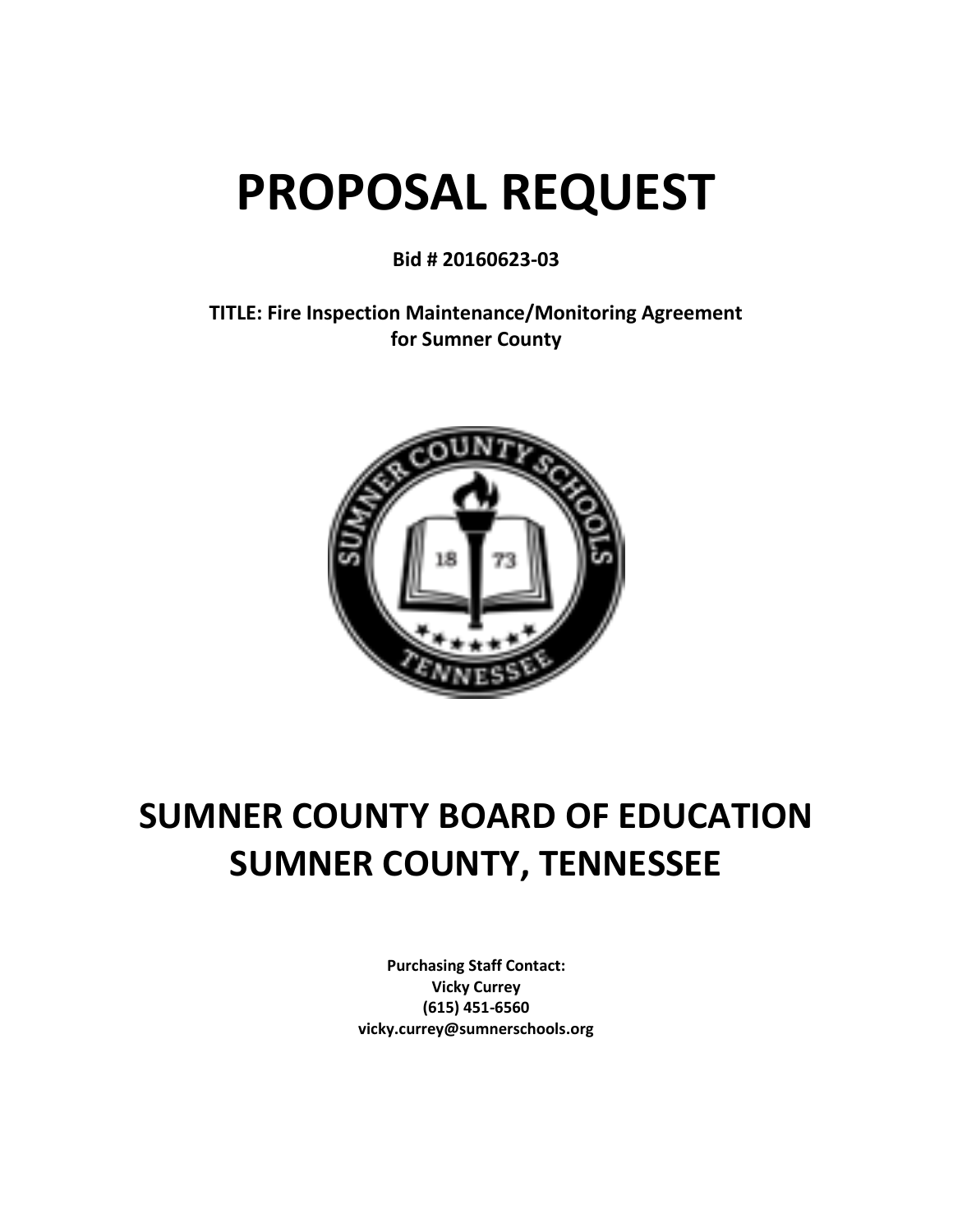This proposal solicitation document is available in an Adobe Acrobat (pdf) format. Any alterations to this document made by the proposer may be grounds for rejection of proposal, cancellation of any subsequent award, or any other legal remedies available to the Sumner County Board of Education.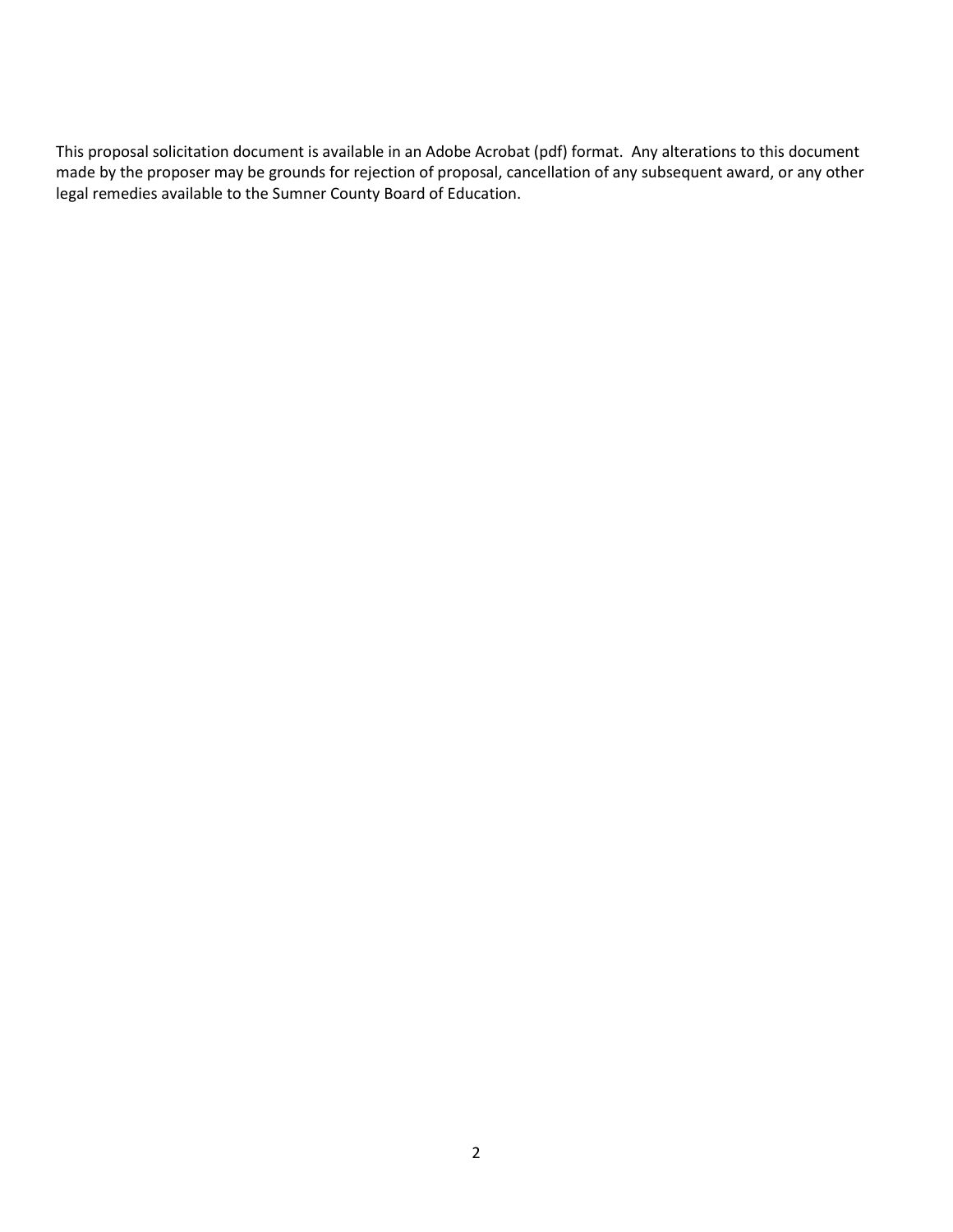# **Introduction**

Sumner County Government, or herein known as "Sumner County", is hereby requesting a proposal for Fire Inspection Maintenance/Monitoring Agreement for the following locations:

- 1) County Administration Building, (355 North Belvedere Drive, Gallatin, TN) {Monitoring at this site}
- 2) Sumner County Courthouse (100 Public Square, Gallatin, TN)
- 3) Criminal Justice Center/Sheriff's Office (117 West Smith Street, Gallatin, TN)
- 4) Sumner County Archives (365 N. Belvedere Drive, Gallatin, TN) {Monitoring at this site}
- 5) Sumner County Juvenile Justice Center (225 East Main Street, Gallatin, TN)
- 6) Emergency Services Building (255 Airport Road, Gallatin, TN)
- 7) Gallatin Public Library of Sumner County (123 East Main Street, Gallatin, TN)

All locations are within the city limits of Gallatin, Tennessee 37066.

#### **General Information**

#### **I. Proposal Package**

All sealed proposal packages must include all of the following, when applicable. Any sealed proposals shall be rejected as a non-conforming bid if any applicable item is missing.

- Three (3) complete copies of proposal
- Evidence of a valid State of Tennessee Business License and/or Sumner County Business License
- Evidence of compliance with the Sumner County Insurance Requirements, if work is performed on Sumner County Property
- Signed and completed Statement of Non-Collusion (Attachment 1)
- Properly completed Internal Revenue Service Form W-9
- Evidence of a company's safety program and, if supported, a drug testing program (Attachment 2) Drug-Free Workplace Affidavit
- If bid is in excess of \$25,000, a certification of non-debarment must be completed (Attachment 3) Certification Regarding Debarment, Suspension, and Other Responsibility Matters
- Certification By Contractor (Attachment 4)

#### **NEW VENDORS**

1. To comply with Internal Revenue Service requirements, all vendors who perform any type of service are required to have a current IRS Form W-9 on file with the Sumner County. At the time of requisition, the individual requesting a purchase order or disbursement will be informed if it is a new vendor and if a form W-9 is required. If form W-9 is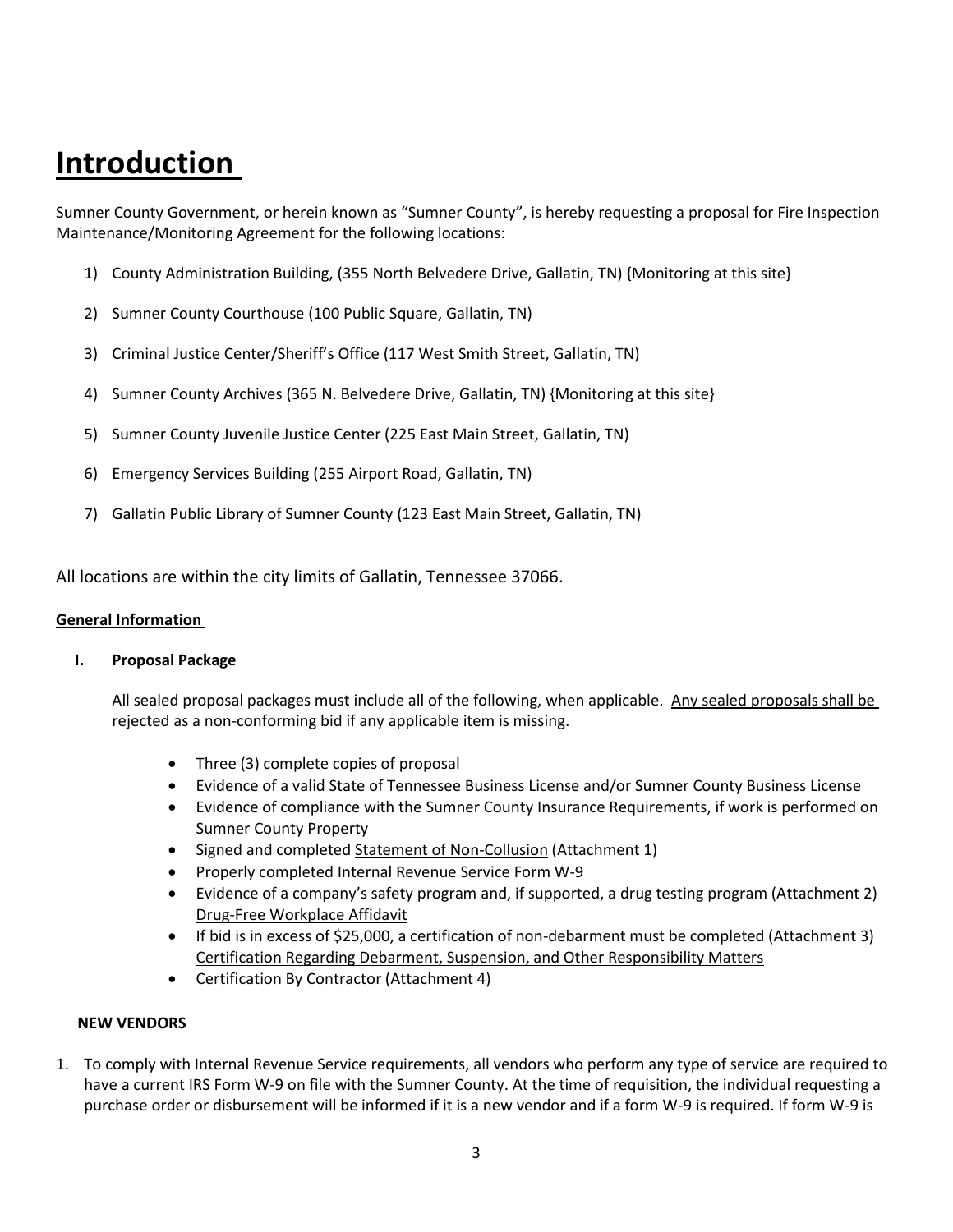required for a new vendor, the department head shall forward a completed form W -9 to the finance department. It can be obtained from the Internal Revenue Service's website at www.irs.gov.

- 2. To comply with the Tennessee Lawful Employment Act, non-employees (individuals hired as independent contractors) must have on file any 2m: of the following documents.
	- Valid Tennessee driver license or photo ID issued by department of safety
	- Valid out-of-state driver license
	- U.S. birth certificate
	- Valid U.S. passport
	- U.S. certificate of birth abroad
	- Report of birth abroad of a U.S. citizen
	- Certificate of citizenship
	- Certificate of naturalization
	- U.S. citizen identification card
	- Valid alien registration documentation or proof of current immigration registration
- 3. In addition, for all vendors with annual purchases in excess of \$50,000 (if a business license is required), a business license must be on file in the finance department, or the requisitioner must submit a copy with the purchase order requisition form or the payment requisition form, as applicable.

#### **II. Responses**

- Proposal must include point-by-point responses to the RFP.
- Proposal must include a list of any exceptions to the requirements.
- Proposal must include the legal name of the vendor and must be signed by a person or persons legally authorized to bind the vendor to a contract.
- If applicable, proposal must include a copy of the contract(s) the vendor will submit to be signed.
- Any and all proposal requirements must be met prior to submission.
- The bidder understands and accepts the non-appropriation of funds provision of the Sumner County Government.
- If noted in the section "proposal requirements" or later requested, the contractor will be required to provide a reference list of clients that have a current contract for services with their company.

#### **III. Clarification and Interpretation of RFP**

The words "must" and "shall" in this Request for Proposal indicate mandatory requirements. Taking exception to any mandatory requirement shall be grounds for rejection of the proposal. There are other requirements that Sumner County considers important but not mandatory. It is important to respond in a concise manner to each section of this document and submit an itemized list of all exceptions.

In the event that any interested vendor finds any part of the listed specifications, terms, or conditions to be discrepant, incomplete, or otherwise questionable in any respect, it shall be the responsibility of the concerned party to notify Sumner County, via email at [vicky.currey@sumnerschools.org,](file://///scs/ssf-shares/Applications/Chris%20H/BIDS/F%20O%20R%20M%20S/vicky.currey@sumnerschools.org) of such matters immediately upon receipt of this Request for Proposal. All questions must be received a minimum of five days before proposal's "deadline". All responses to inquiries will be posted on the School System website [\(http://www.sumnerschools.org\)](http://www.sumnerschools.org/) under "Invitation to Bid" and Sumner County website at [www.sumnertn.org.](file://///scs/ssf-shares/Applications/Chris%20H/BIDS/F%20O%20R%20M%20S/www.sumnertn.org)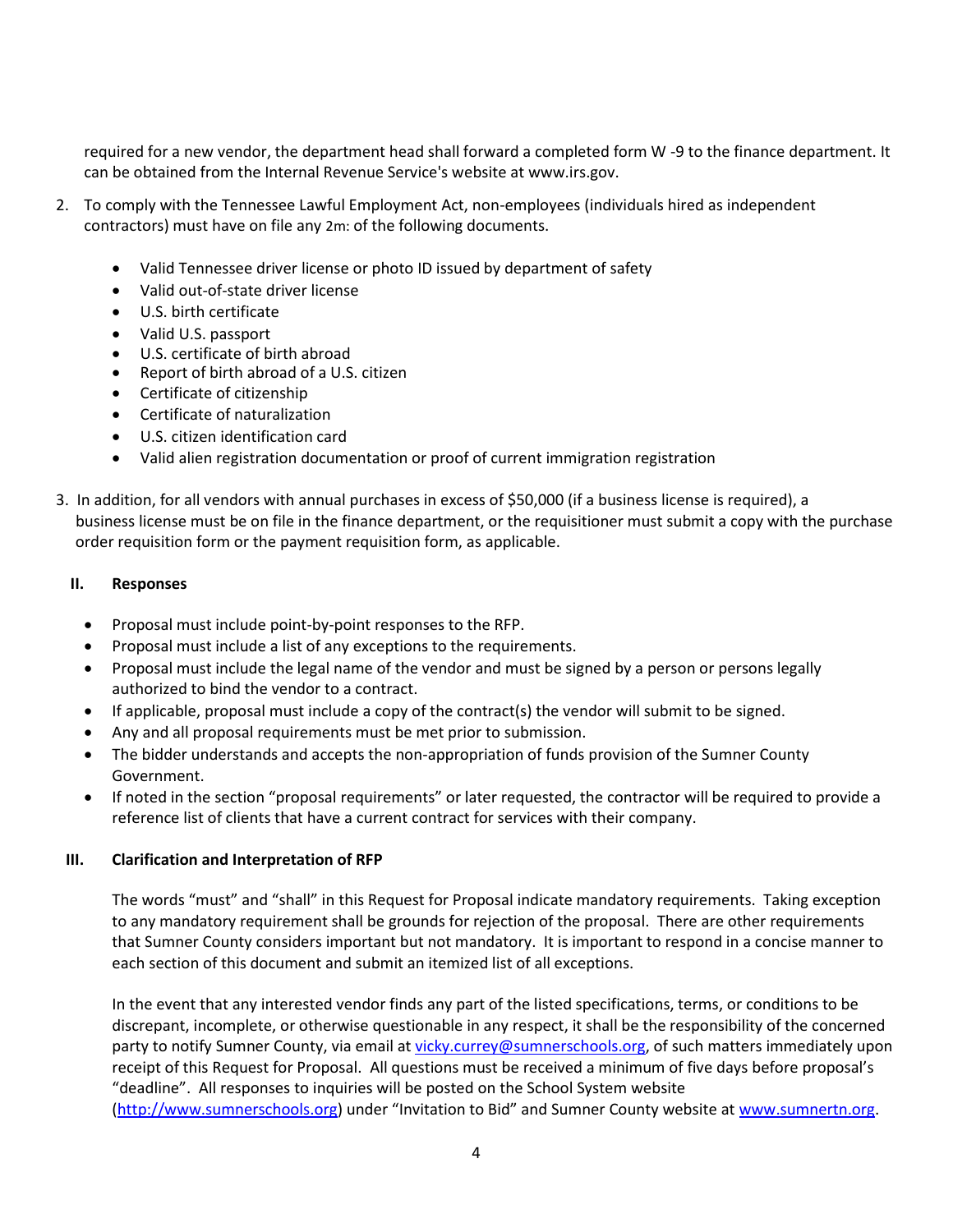#### **IV. Proposal Guarantee**

Vendors must guarantee that all information included in their proposal will remain valid for a period of 90 days from the date of proposal opening to allow for evaluation of all proposals.

#### **V. Related Costs**

Sumner County is not responsible for any costs incurred by any vendor pursuant to the Request for Proposal. The vendor shall be responsible for all costs incurred in connection with the preparation and submission of its proposal.

#### **VI. Insurance Requirements and Liability**

Each bidder or respondent to the RFP who may have employees, contractors, or agents working on Sumner County properties shall provide copies of current certificates for general and professional liability insurance and for workers' compensation of a minimum of [\\$250,000. T](http://250,000.00)he owner or principal of each respondent must also be insured by workers' compensation if they perform any of the services on School System properties. There will be no exceptions to the insurance requirement.

#### **VII. Payment Terms**

Payment terms shall be specified in the bid response, including any discounts for early payment. All payments, unless agreed upon differently, will be after receipt of service or product and School System's approval of conformance with specifications.

#### **VIII. Deadline**

Sealed proposals will be accepted until Thursday, June 23, 2016 at 2:00 pm CDT. Proposals received after that time will be deemed invalid and returned unopened to the vendor. Vendors mailing proposal packages must allow sufficient time to ensure receipt of their package by the time specified. There will be no exceptions.

#### **IX. Withdrawal or Modification of Proposal**

A withdrawn proposal may be resubmitted up to the time designated for the receipt of proposals provided that it fully conforms to the same general terms and requirements.

#### **X. Package**

The package containing the proposal must be sealed and clearly marked *"Fire Inspection Maintenance/Monitoring Agreement"* on the outside of the package. Responses may be hand delivered or mailed to the following address.

Sumner County Board of Education Attn: Purchasing Supervisor 1500 Airport Road Gallatin, TN 37066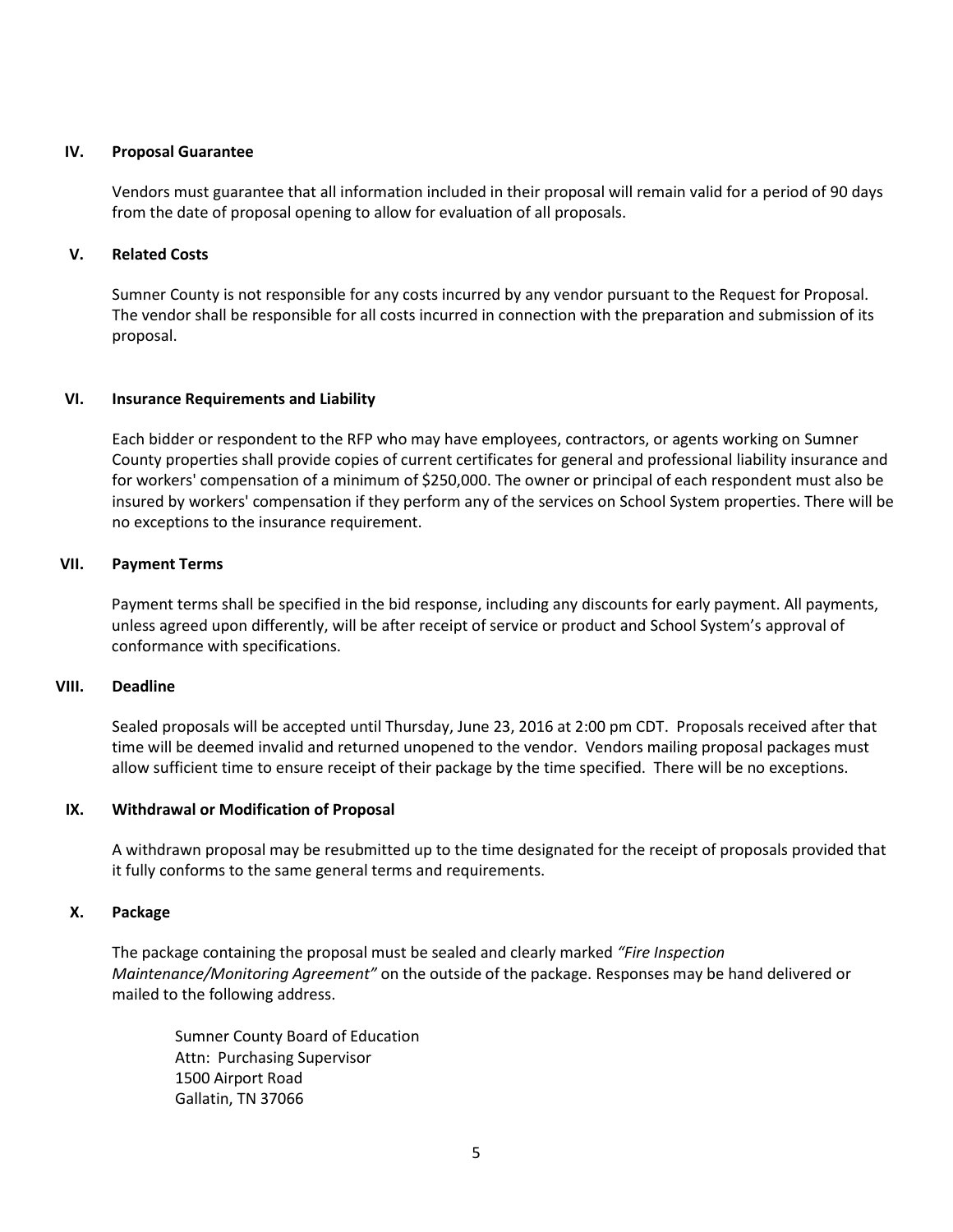#### **XI. Right to Seek a New Proposal**

**The Sumner County reserves the right to accept or reject any and all proposals for any reason.** Proposals will be awarded to the best overall respondent as determined by that which is in the best interests of Sumner County.

#### **XII. Procedures for Evaluating Proposals and Awarding Contract**

In comparing the responses to this RFP and making awards, Sumner County may consider such factors as quality and thoroughness of a proposal, the record of experience, the references of the respondents, and the integrity, performance, and assurances in the proposal in addition to that of the proposal price.

- Proposals will be examined for compliance with all requirements set forth herein.
- Proposals that do not comply shall be rejected without further evaluation.
- Proposals will be subjected to a technical analysis and evaluation.
- Oral presentations and written questions for further clarifications may be required of some or all vendors.

#### **XIII. Discussions**

Discussions may be conducted with the vendors which have submitted proposals determined to be reasonably likely of being considered for selection to assure a full understanding of and responsiveness to the RFP requirements. Every effort shall be afforded to assure fair and equal treatment with respect to the opportunity for discussion and/or revision of their respective proposals. Revisions may be permitted after the submission and prior to the award for the purpose of obtaining the best offers.

#### **XIV. Open Records**

After the bid is awarded, all proposals will be subject to the Tennessee Open Records Act, and the proposals will be available to the public upon written request.

Summary information on bids submitted will be posted on the School System website at [http://www.sumnerschools.org](http://www.sumnerschools.org/) under "Bids" link.

#### **XV. Assignment**

Neither the vendor nor School System may assign this agreement without prior written consent of the other party.

#### **XVI. Liabilities**

The vendor shall indemnify Sumner County against liability for any suits, actions, or claims of any character arising from or relating to the performance under this contract by the vendor or its subcontractors.

Sumner County has no obligation for the payment of any judgment or the settlement of any claim made against the vendor or its subcontractors as a result of obligations under this contract.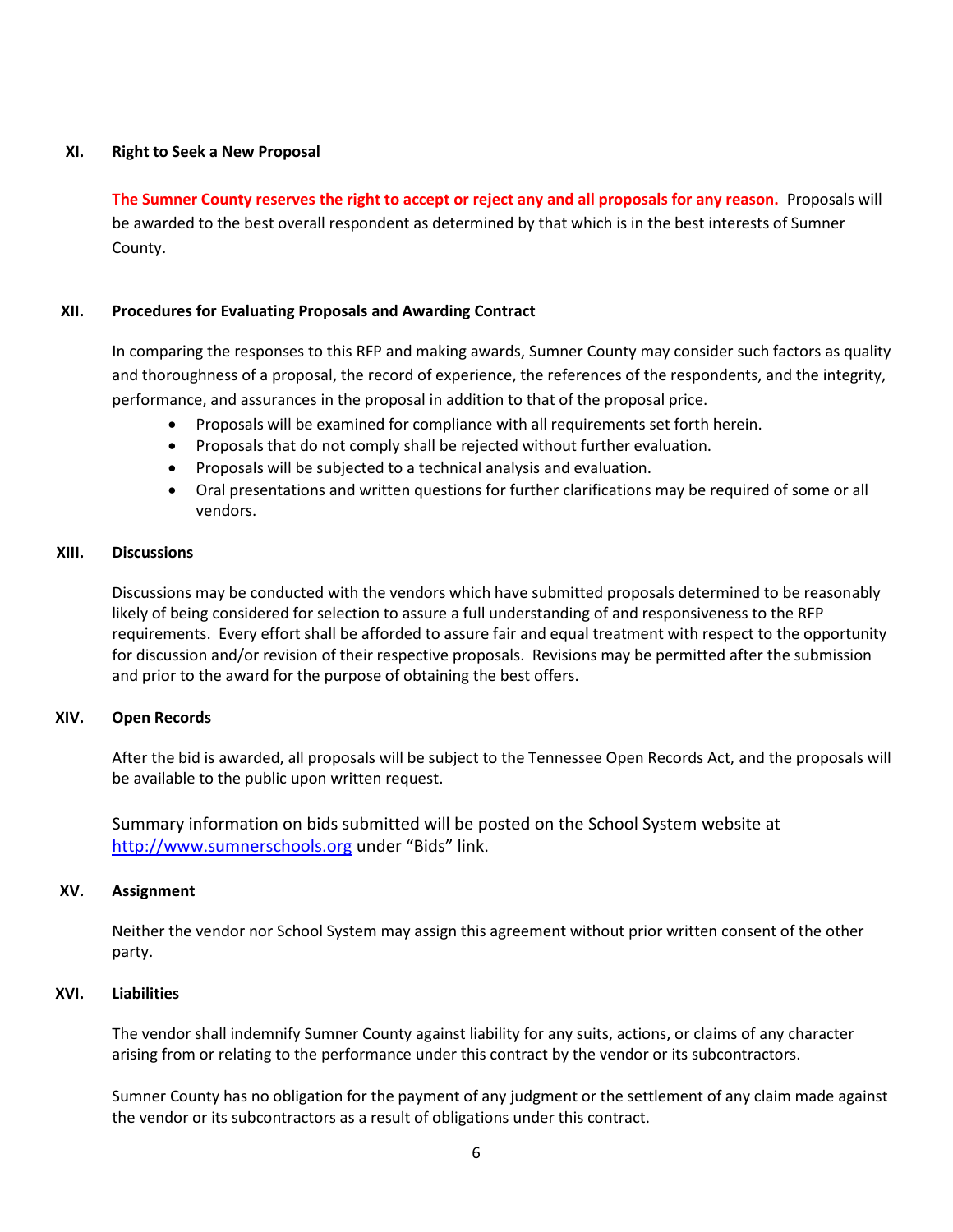#### **XVII. Tax Status**

Sumner County Government is tax exempt.

#### **XVIII. Invoicing**

Invoices are to be submitted to:

Jaime Muncy Sumner County 355 N. Belvedere Drive, Room 102 Gallatin, TN 37066

The vendor must provide an invoice(s) detailing the terms and amounts due and the dates due. All invoices shall indicate payment terms and any prepayment discounts.

#### **XIX. Contract Nullification**

Sumner County may, at any time, nullify the agreement if, in the judgment of Sumner County, the contractor(s) has failed to comply with the terms of the agreement. In the event of nullification, any payment due in arrears will be made to the contractor(s), but no further sums shall be owed to the contractor(s). The agreement between Sumner County and the contractor(s) is contingent upon an approved annual budget allotment, and is subject, with thirty (30) days notification, to restrictions or cancellation if budget adjustments are deemed necessary by Sumner County.

#### **XX. Applicable Law**

Sumner County, Tennessee is an equal opportunity employer. Sumner County does not discriminate towards any individual or business on the basis of race, sex, color, age, religion, national origin, disability or veteran status.

The successful contractor(s) agrees that they shall comply with all local, state, and federal law statutes, rules, and regulations including, but not limited to, the Rehabilitation Act of 1973 and the Americans with Disabilities Act.

In the event that any claims should arise with regards to this contract for a violation of any such local, state, or federal law, statues, rules, or regulations, the provider will indemnify and hold Sumner County harmless for any damages, including court costs or attorney fees, which might be incurred.

Any contract will be interpreted under the laws and statutes of the state of Tennessee.

Sumner County does not enter into contracts which provide for mediation or arbitration.

Any action arising from any contract made from these specifications shall be brought in the state courts in Sumner County, Tennessee or in the United States Federal District Court for the Middle District of Tennessee.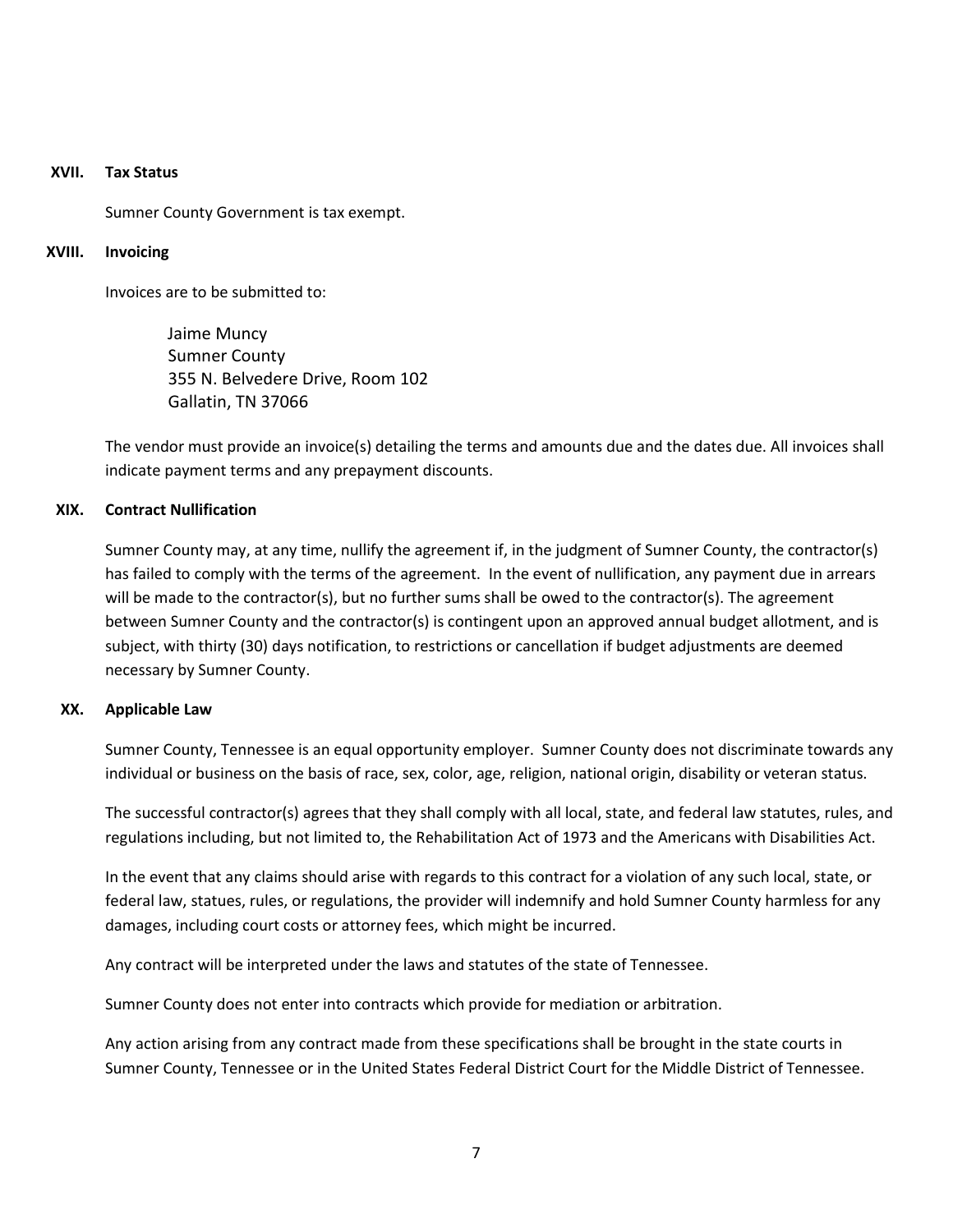Additionally, it is a violation of state statues to purchase materials, supplies, services, or any other item from a vendor that is a commissioner, official, employee, or board member that has any financial or beneficial interest in such transaction.

#### **Specific Information**

Sumner County Government, or herein known as "Sumner County", is hereby requesting a proposal for Fire Inspection Maintenance/Monitoring Agreement for the following locations:

- 1) County Administration Building, (355 North Belvedere Drive, Gallatin, TN) {Monitoring at this site}
- 2) Sumner County Courthouse (100 Public Square, Gallatin, TN)
- 3) Criminal Justice Center/Sheriff's Office (117 West Smith Street, Gallatin, TN)
- 4) Sumner County Archives (365 N. Belvedere Drive, Gallatin, TN) {Monitoring at this site}
- 5) Sumner County Juvenile Justice Center (225 East Main Street, Gallatin, TN)
- 6) Emergency Services Building (255 Airport Road, Gallatin, TN)
- 7) Gallatin Public Library of Sumner County (123 East Main Street, Gallatin, TN)

All respondents shall provide pricing per location, and a total price for the complete bid. Respondents shall submit pricing for a three year and five year agreement.

Monitoring is to be included for Sumner County Administration Building and Sumner County Archives only

The following coverage shall be included in the response, and shall constitute the scope of work proposed.

The quantities should be consistent with scope of work requested since systems have previously been tested and inspected, but for all responses it is up to each respondent to confirm quantities for each building. Inspections can be scheduled by contacting Kim Ark, 615-452-3604.

For Location 6, 255 Airport Road, respondents will need to complete an inspection of that building to obtain quantities for the systems located at that building as noted in the following scope of work.

Contract Services year will be by County fiscal year. Begin July 1, 2016 and run to June 30 for fiscal year.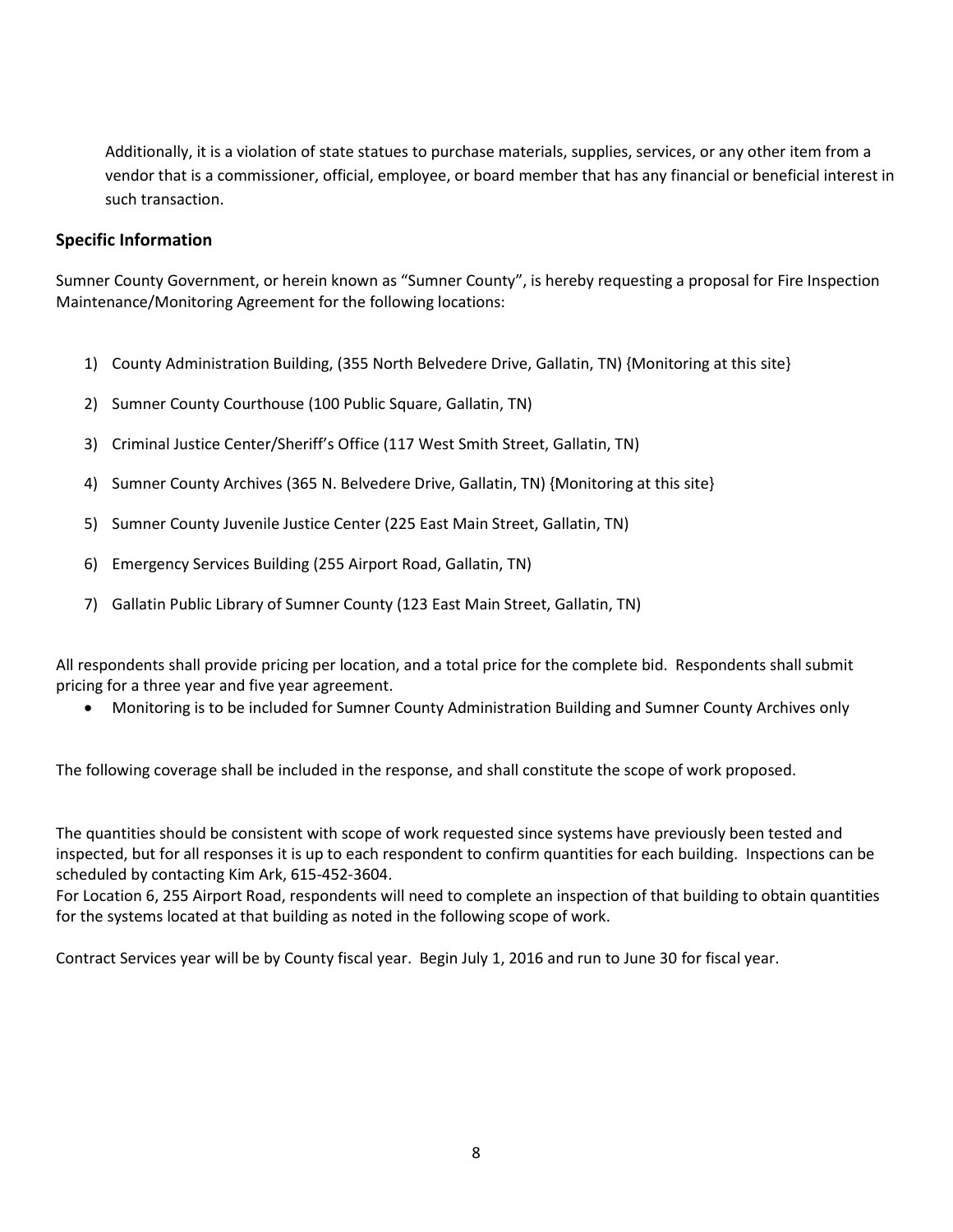Responses shall be shown in detail as follow:

# **Pricing Summary/Scope of Work Sumner County Government**

# **Location: Location 1, Sumner County Administration Building, 355 N. Belvedere Drive, Gallatin, TN 37066**

| <b>Fire Sprinkler Systems (Test and Inspect)</b>                       | Quantity       | Frequency   |
|------------------------------------------------------------------------|----------------|-------------|
| Wet pipe sprinkler (includes one riser, tamper, and flow)              | 1              | Annual      |
| Water flow switch                                                      | 4              | Annual      |
| Fire Alarm Detection Systems (Test and Inspect)                        | Quantity       | Frequency   |
| Simplex 4002 System(Fire Alarm Panel)                                  | $\mathbf{1}$   | Annual      |
| <b>Smoke Detector</b>                                                  | 15             | Annual      |
| Duct Smoke Detector-Analog                                             | 6              | Annual      |
| (sensitivity not required)                                             |                |             |
| <b>Pull Station</b>                                                    | 22             | Annual      |
| Audio/Visual Unit                                                      | 23             | Annual      |
| <b>Visual Unit</b>                                                     | $\overline{2}$ | Annual      |
| Special Hazard/Gas Suppression Systems (Test and Inspect)              | Quantity       | Frequency   |
| Smoke Detector, Photo or Ionization, on Ceiling                        | $\overline{2}$ | Annual      |
| Smoke Detector, Photo or Ionization Above Ceiling                      | $\overline{2}$ | Annual      |
| <b>Pull Stations</b>                                                   | $\mathbf{1}$   | Annual      |
| <b>Abort Switches</b>                                                  | $\mathbf{1}$   | Annual      |
| <b>Audible Devices</b>                                                 | 2              | Annual      |
| Inergen System Inspection (1 cylinder & panel)                         | 1              | Semi-annual |
| Monitoring                                                             | Quantity       | Frequency   |
| Single building fire alarm service (only)                              | $\mathbf{1}$   | Annual      |
| (Includes 24-hour dialer test (up to 100 devices)                      |                |             |
| Fire Pump System (Test and Inspect)                                    | Quantity       | Frequency   |
| Full flow Pump Test (500 Gpm)                                          | 1              | Annual      |
| Subtotal For Location 1, Sumner County Administration Building, 3 year |                | 5 year      |
| 355 N. Belvedere Drive, Gallatin, TN 37066<br>per year cost \$         |                | \$          |
| Total contract price location 1 for 3 and 5 year contract              | \$.            | \$          |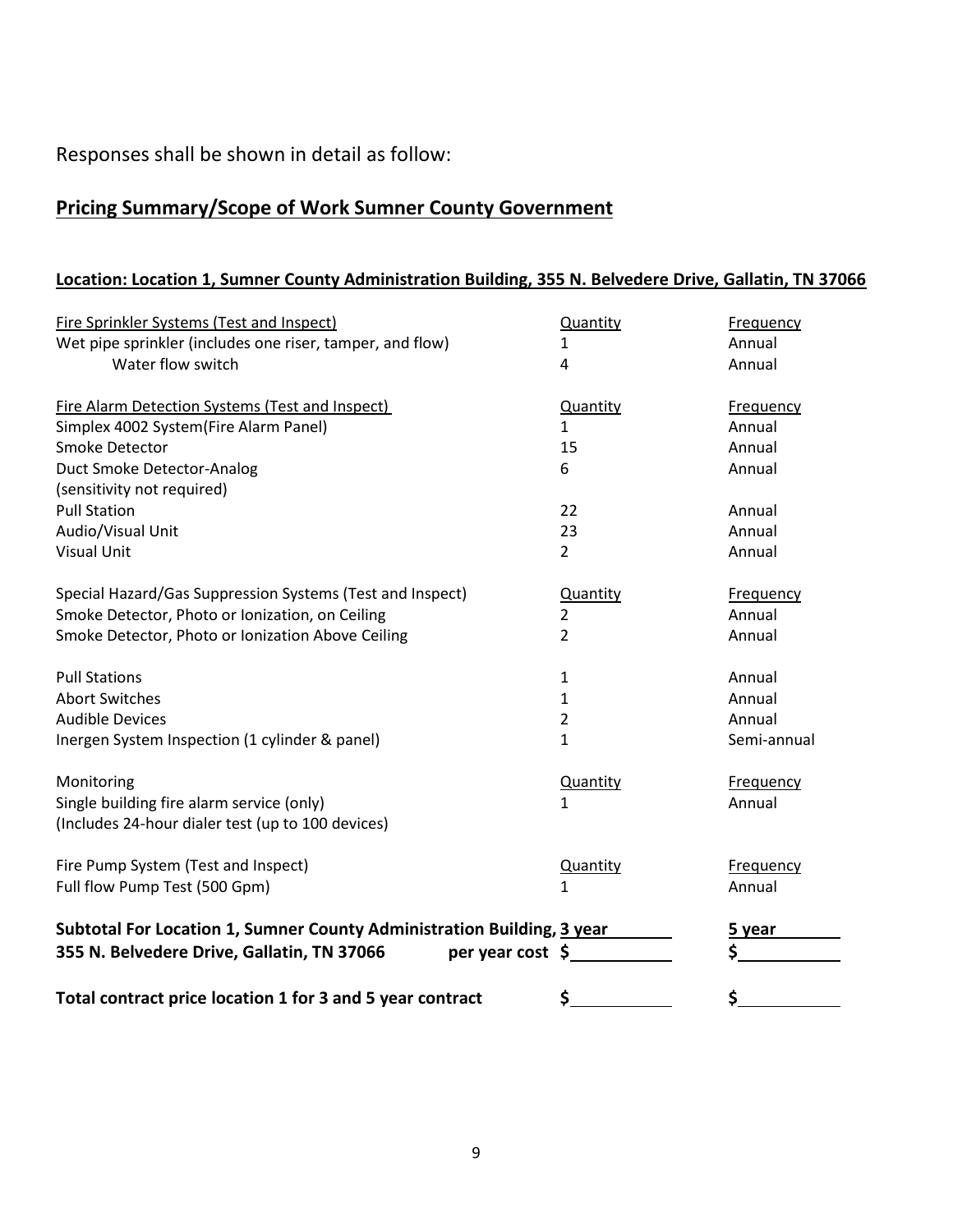### **Location: Location 2, Sumner County Courthouse, 100 Public Square, Gallatin, TN 37066**

| Fire Sprinkler Systems (Test and Inspect)<br>Wet pipe sprinkler (includes one riser, tamper, and flow)                      | Quantity | Frequency<br>Annual |
|-----------------------------------------------------------------------------------------------------------------------------|----------|---------------------|
| <b>Subtotal for Location 2, Sumner County Courthouse,</b><br>100 Public Square, Gallatin, TN 37066<br>per year cost $\oint$ | 3 year   | 5 year              |
| Total contract price for location 2 for 3 and 5 year contract                                                               |          |                     |

## **Location: Location 3, Sumner County Criminal Justice Center/Sheriff's Office, 117 West Smith Street, Gallatin, TN 37066**

| Total contract price for location 3 for 3 and 5 year contract | \$              |                  |
|---------------------------------------------------------------|-----------------|------------------|
| 117 West Smith Street, Gallatin, TN 37066<br>per year cost    | \$              | \$               |
| Subtotal for Location 3, Sumner County CJC/Sheriff's office   | 3 year          | 5 year           |
| Full Flow Pump Test (500 Gpm)                                 | $\mathbf{1}$    | Annual           |
| Fire Pump (Test and Inspect)                                  | <b>Quantity</b> | <b>Frequency</b> |
|                                                               |                 |                  |
| <b>Visual Unit</b>                                            | 20              | Annual           |
| Speaker/Visual                                                | 233             | Annual           |
| Audio/Visual                                                  | $\overline{2}$  | Annual           |
| Heat Detector (Heat Sensor Test)<br><b>Pull Station</b>       | 39              | Annual<br>Annual |
| Duct Detector functional test (no sensitivity test)           | 57<br>39        | Annual           |
| Smoke Detector (Test and Inspect)                             | 327             | Annual           |
|                                                               |                 |                  |
| (Notification Appliance Circuit remote power panel)           |                 |                  |
| N.A.C. Panel                                                  | $\overline{2}$  | Annual           |
| Transponder of gathering panel (each)                         | 4               | Annual           |
| <b>Fire Alarm Control Panel</b>                               | 1               | Annual           |
| <b>Fire Alarm Detection Systems (Test and Inspect)</b>        | Quantity        | Frequency        |
| Each Additional riser inspection (includes tamper and flow)   | $\mathbf{1}$    | Annual           |
| (tamper and flow)                                             |                 |                  |
| (Each additional floor control assembly inspection)           | 13              | Annual           |
| Dry Sprinkler trip test & Inspect                             | $\mathbf{1}$    | Annual           |
| (Includes one riser, tamper, and flow)                        | 1               | Annual           |
| <b>Fire Sprinkler Systems (Test and Inspect)</b>              | Quantity        | Frequency        |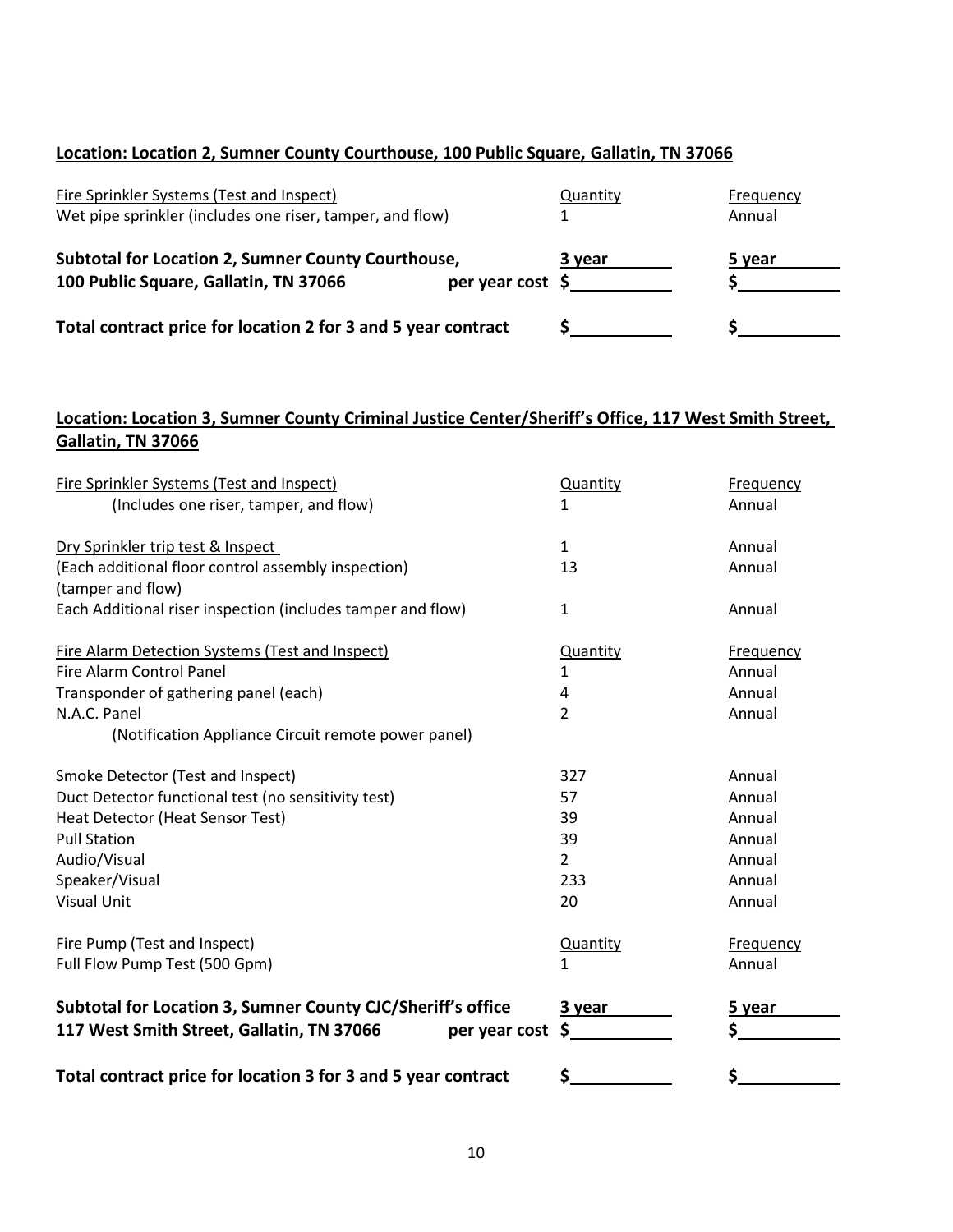# **Location: Location 4, Sumner County Archives Building, 365 N. Belvedere Drive, Gallatin, TN 37066**

| <b>Fire Sprinkler Systems (Test and Inspect)</b>                | Quantity | <b>Frequency</b> |
|-----------------------------------------------------------------|----------|------------------|
| Sprinkler Test and Inspect                                      |          |                  |
|                                                                 |          |                  |
| Fire Alarm Control Panel (multiplex/Addressable)                | 1        | Annual           |
| <b>Annunciator Panel</b>                                        | 1        | Annual           |
| Smoke detector - Analog                                         | 36       | Annual           |
| Duct Smoke Detector - Analog                                    | 4        | Annual           |
| (Sensitivity not required)                                      |          |                  |
| <b>Pull Station</b>                                             | 5        | Annual           |
| Audio/Visual Unit                                               | 10       | Annual           |
| <b>Visual Unit</b>                                              | 2        | Annual           |
| Monitoring                                                      | Quantity | <b>Frequency</b> |
| Single building fire alarm service (only)                       | 1        | Annual           |
| (includes 24-hour dialer test (up to 100 devices)               |          |                  |
| <b>Subtotal for Location 4, Sumner County Archives Building</b> | 3 year   | 5 year           |
| 365 N. Belvedere Drive, Gallatin, TN 37066<br>per year cost     | S        |                  |
| Total contract price for location 4 for 3 and 5 year contract   | \$       | \$               |

### **Location: Location 5, Sumner County Juvenile Justice Center, 225 East Main Street, Gallatin, TN 37066**

| Fire Sprinkler Systems (Test and Inspect)<br>Dry Sprinkler Trip Test<br>(includes tamper, pressure switch, low air, gate valve, valve trim,<br>fire dept connection, Plastic caps, main drain valve, and full trip test) | Quantity | Frequency<br>Annual |
|--------------------------------------------------------------------------------------------------------------------------------------------------------------------------------------------------------------------------|----------|---------------------|
| Subtotal for Location 5, Sumner County Juvenile Justice Center,<br>per year cost $\zeta$<br>201 East Main Street, Gallatin, TN 37066                                                                                     | 3 vear   | 5 year              |
| Total contract price for location 5 for 3 and 5 year contract                                                                                                                                                            |          |                     |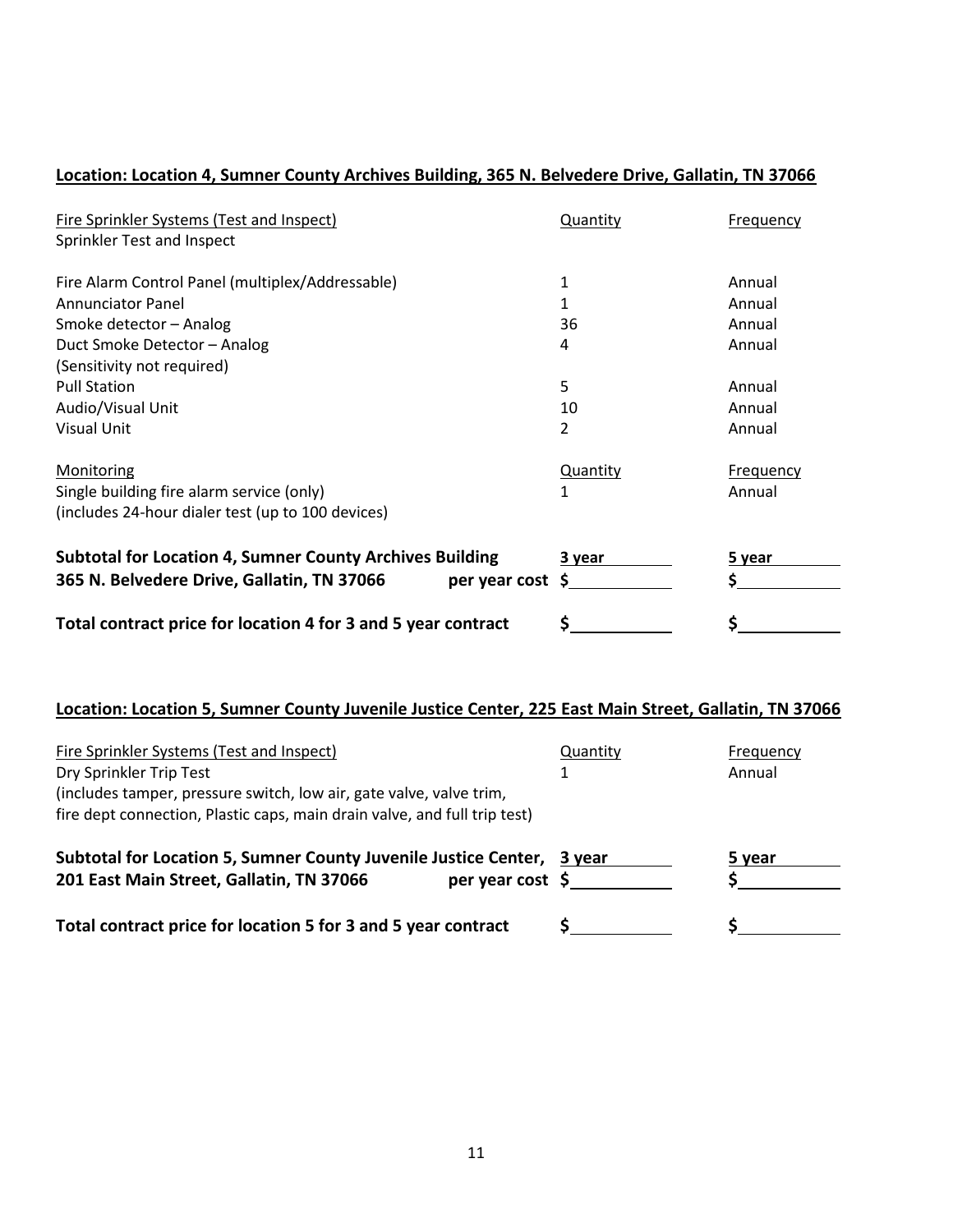#### **Location: Location 6, Sumner County Emergency Services Building, 255 Airport Road, Gallatin, TN 37066**

| Fire Sprinkler System (Test and Inspect)                 | Quantity | Frequency |
|----------------------------------------------------------|----------|-----------|
| Wet Sprinkler System                                     |          | Annual    |
| (includes tamper, flow, gate valve, fire dept connection |          |           |
| Plastic caps, valve trim, and main drain valve)          |          |           |

*Fire Alarm Detection System for Emergency Services Building 255 Airport Road: Note for this location, respondents will need to inspect existing system for specifications; we currently do not have quantities.*

| <b>Subtotal for Location 6, Sumner County Emergency</b>       |               | 3 year | 5 year |
|---------------------------------------------------------------|---------------|--------|--------|
| Services Building, 255 Airport Road,                          |               |        |        |
| Gallatin, TN 37066                                            | per year cost |        |        |
| Total contract price for location 6 for 3 and 5 year contract |               |        |        |
|                                                               |               |        |        |

#### **Location: Location 7, Gallatin Public Library of Sumner County, 123 East Main Street, Gallatin, TN 37066**

| Fire Alarm Detection Systems (Test and Inspect)                        | Quantity     | <b>Frequency</b> |
|------------------------------------------------------------------------|--------------|------------------|
| Edwards Fire Alarm System Quickstart                                   |              |                  |
| Main Fire Alarm Panel                                                  | $\mathbf{1}$ | Annual           |
| Annunciator                                                            | 2            | Annual           |
| Smoke Sensor Addressable                                               | 56           | Annual           |
| <b>Heat Detector Restorable</b>                                        | 1            | Annual           |
| Duct Sensor Addressable                                                | 4            | Annual           |
| <b>Pull Station</b>                                                    | 7            | Annual           |
| Sprinkler Test and Inspect                                             | $\mathbf{1}$ | Annual           |
| Wet Sprinkler System (wet system annual test-includes tamper,          |              |                  |
| Flow, gate valve, fire dept connection, hydraulic nameplate            |              |                  |
| Verification & main drain                                              |              |                  |
| Sprinkler Test and Inspect                                             |              |                  |
| Dry Sprinkler System (dry pipe system annual test -includes tamper,    |              |                  |
| Pressure switch, low air, gate valve, fire dept connection, hydraulic  |              |                  |
| Nameplate verification, trip test)                                     | 1            | Annual           |
| Subtotal for Location 7, Sumner County Juvenile Justice Center, 3 year |              | 5 year           |
| 201 East Main Street, Gallatin, TN 37066<br>per year cost \$           |              | Ś                |
| Total contract price for location 7 for 3 and 5 year contract          | \$           | \$               |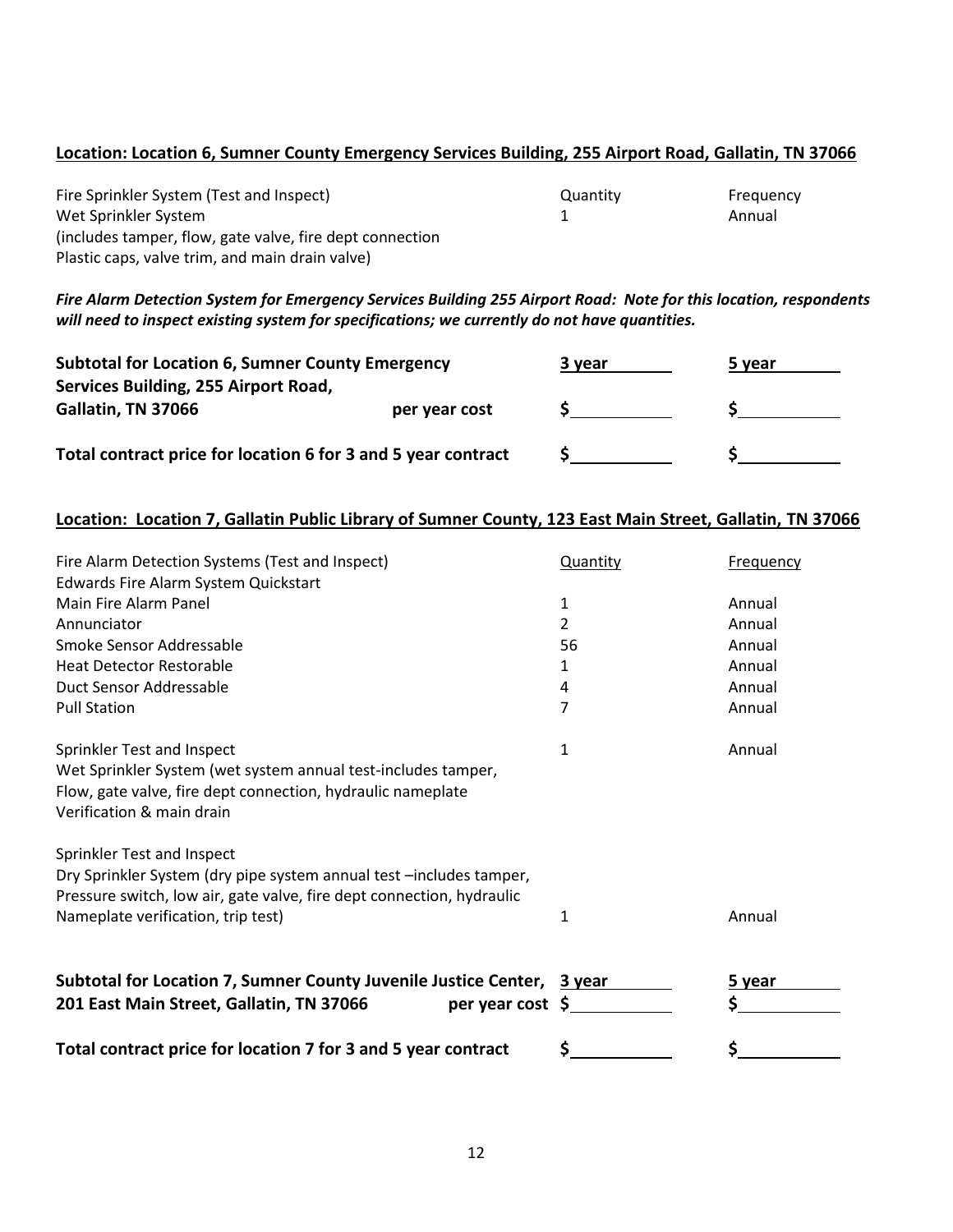| <b>TOTAL PRICE FOR SEVEN (7) LOCATIONS:</b> |                      | 3 year | 5 year |
|---------------------------------------------|----------------------|--------|--------|
|                                             | Total (7) locations: |        |        |

As previously noted in the proposal request, the respondent is to confirm the quantities for each building. Inspections can be scheduled by contacting Kim Ark, 615-452-3604.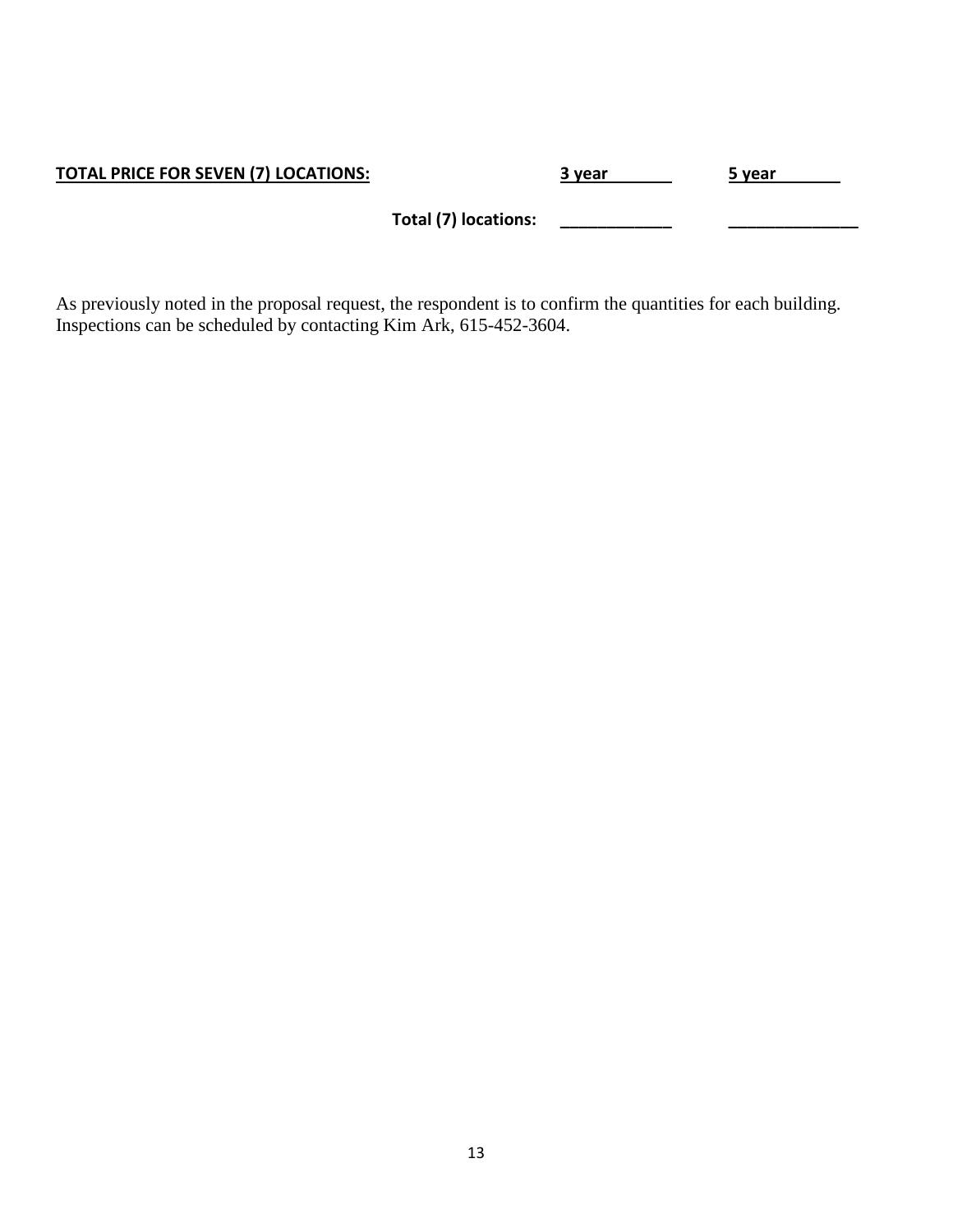#### **STATEMENT OF NON-COLLUSION**

The undersigned affirms that they are dully authorized to execute this contract, that this company, corporation, firm, partnership or individual has not prepared this proposal in collusion with any other respondent, and that the contents of this proposal as to prices, terms or conditions of said proposal have not been communicated by the undersigned nor by any employee or agent to any other person engaged in this type of business prior to the official opening of this proposal.

| Company        |                                         |                                                                                                                       |  |  |
|----------------|-----------------------------------------|-----------------------------------------------------------------------------------------------------------------------|--|--|
|                |                                         |                                                                                                                       |  |  |
| <b>Address</b> |                                         |                                                                                                                       |  |  |
|                |                                         |                                                                                                                       |  |  |
|                |                                         |                                                                                                                       |  |  |
|                |                                         |                                                                                                                       |  |  |
|                |                                         |                                                                                                                       |  |  |
|                |                                         |                                                                                                                       |  |  |
| Phone          |                                         |                                                                                                                       |  |  |
|                |                                         |                                                                                                                       |  |  |
| Fax            |                                         | <u> 1989 - Johann Harry Harry Harry Harry Harry Harry Harry Harry Harry Harry Harry Harry Harry Harry Harry Harry</u> |  |  |
|                |                                         |                                                                                                                       |  |  |
|                |                                         |                                                                                                                       |  |  |
|                |                                         |                                                                                                                       |  |  |
|                |                                         |                                                                                                                       |  |  |
|                |                                         |                                                                                                                       |  |  |
|                |                                         |                                                                                                                       |  |  |
|                | Authorized Company Official (Print Name |                                                                                                                       |  |  |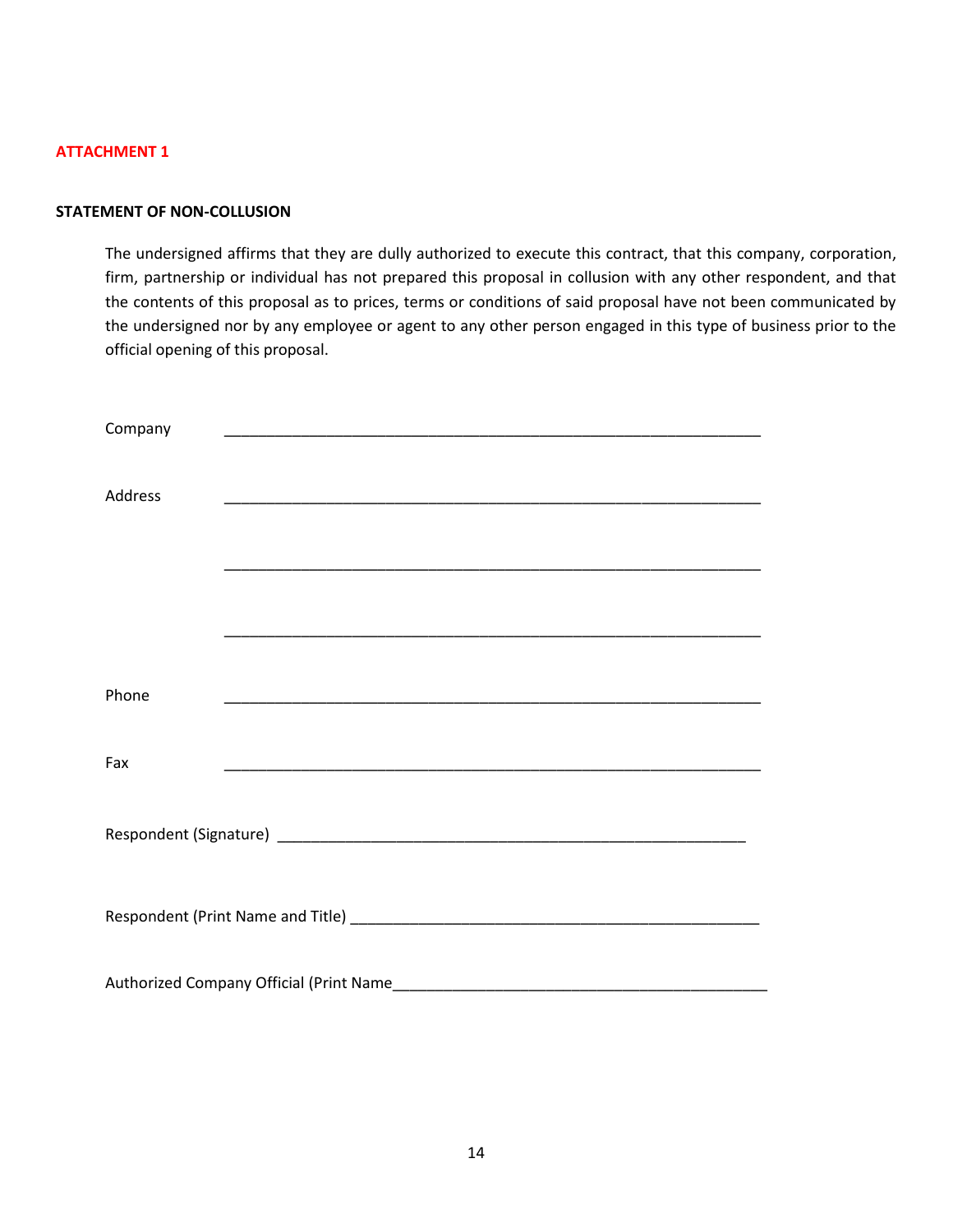#### **DRUG-FREE WORKPLACE**

The Sumner County Government is committed to maintaining a safe and productive work environment for its employees and to providing high quality service to its citizens. The goal of this policy is for Sumner County employees and contractors to remain, or become and remain, drug-free. Abuse and dependency on alcohol and/or drugs can seriously affect the health of employees, contractors and citizens, jeopardize personal safety, impact the safety of others and impair job performance.

Drug-Free Workplace Act of 1988 – Sumner County Government is governed by the Drug-Free Workplace Act of 1988 (Pub. L. 100-690, Title V, Subtitle D).

Omnibus Transportation Employee Testing Act of 1991 – Sumner County Government is governed by the Omnibus Transportation Employee Testing Act of 1991 (Pub. L. 102-143, Title V).

Right to an Alcohol and Drug-Free Workplace - Employees have the right to work in an alcohol and drug-free environment and to work with persons free from the effects of alcohol and/or drugs.

Required Alcohol and Drug Tests - Alcohol and drug testing for safety sensitive employees shall be in accordance with the provisions contained in the Sumner County Alcohol and Drug Policy adopted by departments which have safety sensitive positions.

Contracts – Any contractors providing goods or services to Sumner County Government must comply with all State and Federal drug free workplace laws, rules and regulations and so certify this compliance by completion of the DRUG-FREE WORKPLACE AFFIDAVIT (attached page 2).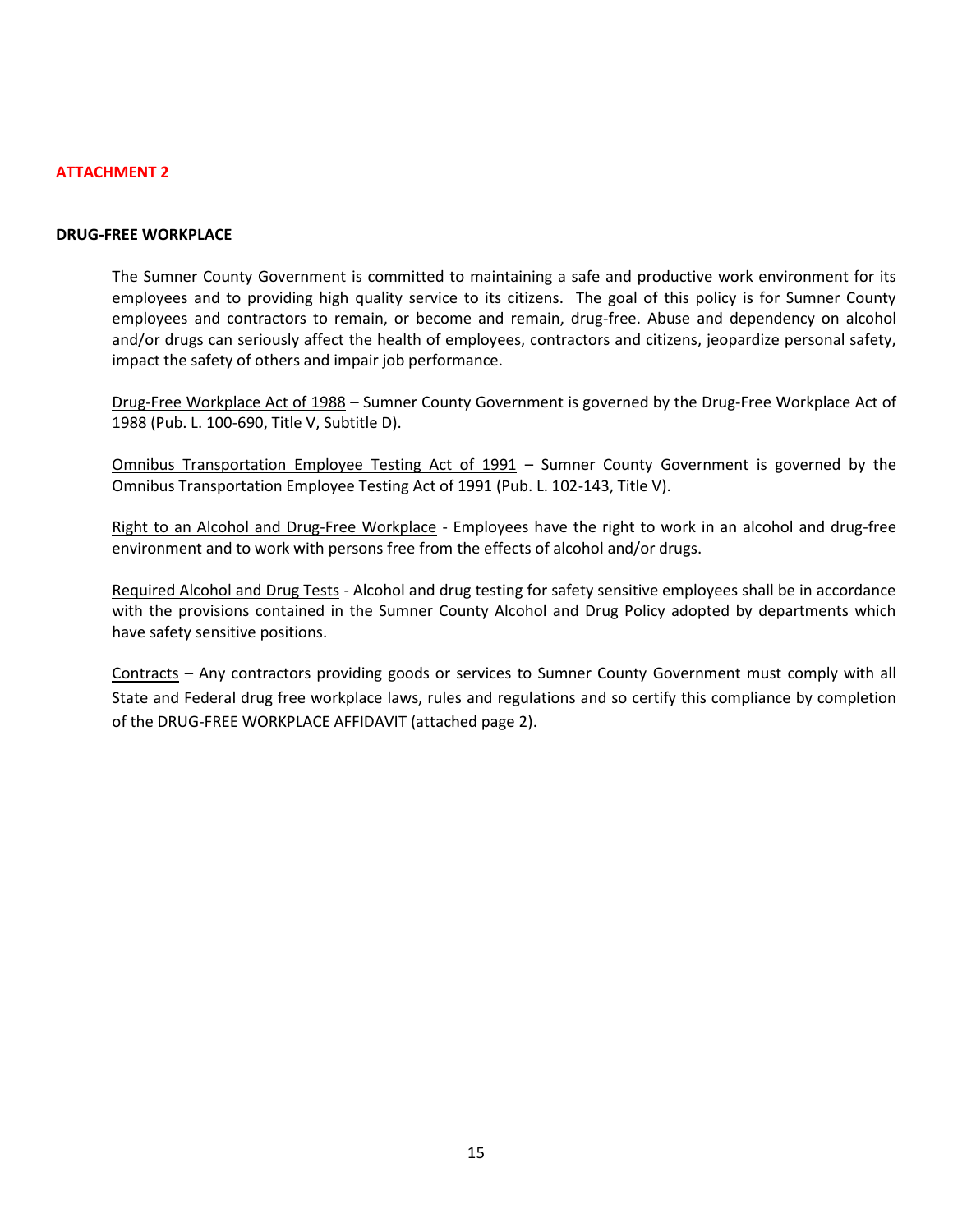#### **DRUG-FREE WORKPLACE AFFIDAVIT** (page 2)

STATE OF

COUNTY OF

The undersigned, principal officer of \_\_\_\_\_\_\_\_\_\_\_\_\_\_\_\_\_\_\_\_\_\_\_\_\_\_\_\_\_\_\_, an employer of five (5) or more employees contracting with Sumner County Government to provide goods or services, hereby states under oath as follows:

1. The undersigned is a principal officer of \_\_\_\_\_\_\_\_\_\_\_\_\_\_\_\_\_\_\_\_\_\_\_\_\_\_\_\_\_\_\_\_\_\_\_\_\_\_\_ (hereinafter referred to as the "Company") and is duly authorized to execute this Affidavit on behalf of the Company.

2. The Company submits this Affidavit because it shall be receiving pay pursuant to a contract with the state or any local government to provide goods or services.

3. The Company is in compliance with all State and Federal Laws, Rules and Regulations requiring a drug-free workplace program.

Further affiant saith not.

Principal Officer:\_\_\_\_\_\_\_\_\_\_\_\_\_\_\_\_\_\_\_\_\_\_\_\_\_\_\_\_\_\_\_\_\_\_\_\_\_\_\_\_\_

STATE OF **Example 20** 

COUNTY OF

Before me personally appeared \_\_\_\_\_\_\_\_\_\_\_\_\_\_\_\_\_\_\_\_\_\_\_\_\_\_\_\_, with whom I am personally acquainted (or proved to me on the basis of satisfactory evidence) and who acknowledged that such person executed the foregoing affidavit for the purposes therein contained.

Witness my hand and seal at office this day of the same search of the set of the search of the search of the se

Notary Public

| My commission expires: |  |
|------------------------|--|
|                        |  |

\_\_\_\_\_\_\_\_\_\_\_\_\_\_\_\_\_\_\_\_\_\_\_\_\_\_\_\_\_\_\_\_\_\_\_\_\_\_\_\_\_\_\_\_\_\_\_\_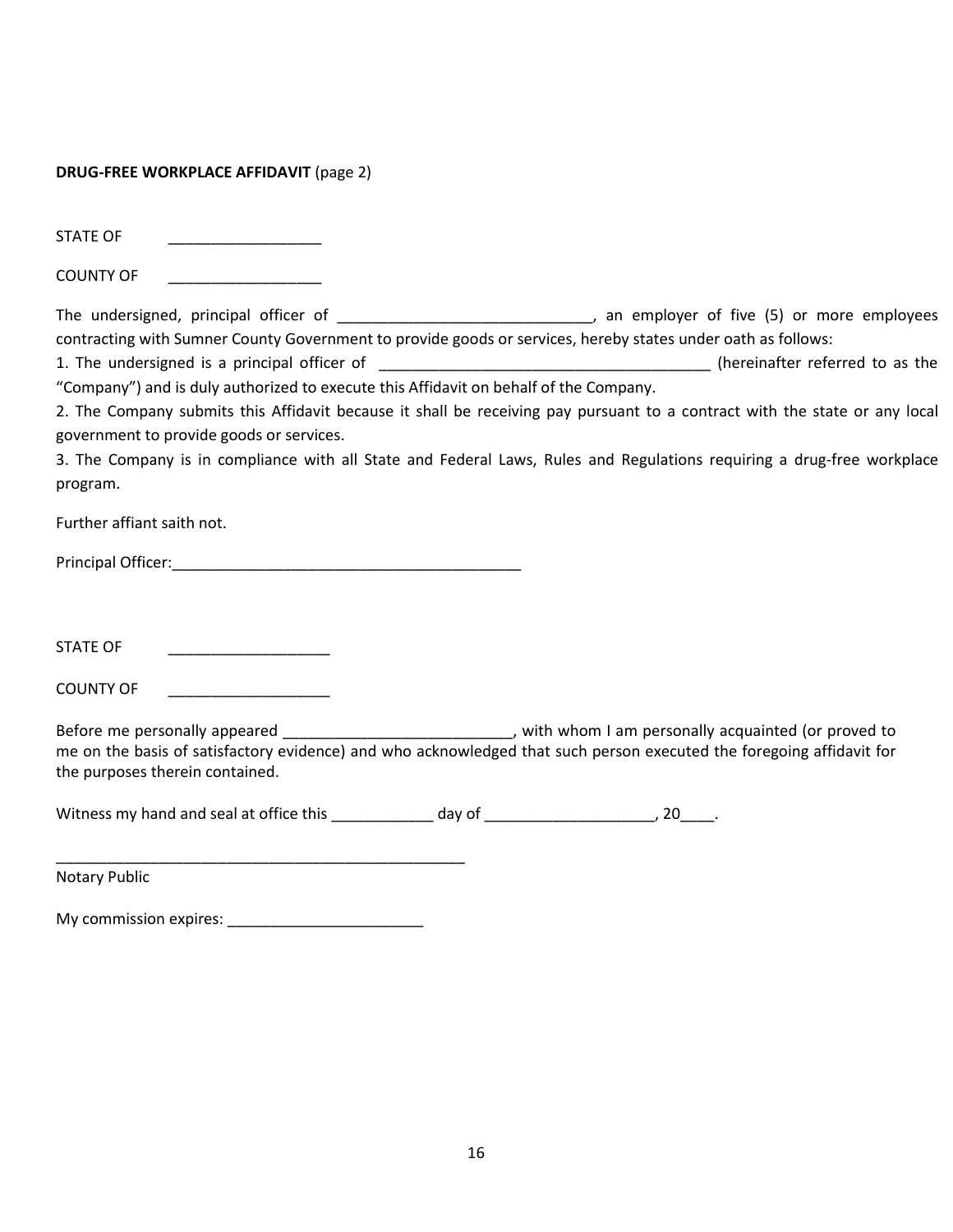#### **CERTIFICATION REGARDING DEBARMENT, SUSPENSION, AND OTHER RESPONSIBILITY MATTERS**

The prospective participant certifies, to the best of its knowledge and belief, that it and its principals:

- 1. Are not presently debarred, suspended, proposed for debarment, declared ineligible or voluntarily excluded from participation in transactions under federal non-procurement programs by any federal department or agency;
- 2. Have not, within the three year period preceding the proposal, had one or more public transactions (federal, state, or local) terminated for cause or default; and
- 3. Are not presently indicted or otherwise criminally or civilly charged by a government entity (federal, state, or local) and have not, within the three year period preceding the bid, been convicted or had a civil judgment rendered against it
	- A. For the commission of fraud or a criminal offense in connection with obtaining, attempting to obtain, or performing a public transaction (federal, state, or local) or a procurement contract under such a public transaction;
	- B. For the violation of federal or state antitrust statutes, including those proscribing price fixing between competitors, the allocation of customers between competitors, or bid rigging; or
	- C. For the commission of embezzlement, theft, forgery, bribery, falsification or destruction of records, making false statements, or receiving stolen property.

I understand that a false statement on this certification may be grounds for the rejection of this proposal or the termination of the award. In addition, under 18 U.S.C. § 1001, a false statement may result in a fine of up to \$10,000 or imprisonment for up to five years, or both.

Name of Participant Agency

 $\overline{\phantom{0}}$ 

 $\overline{\phantom{0}}$ 

L

Name and Title of Authorized Representative

Signature of Authorized Representative Date

I am unable to certify to the above statement. Attached is my explanation.